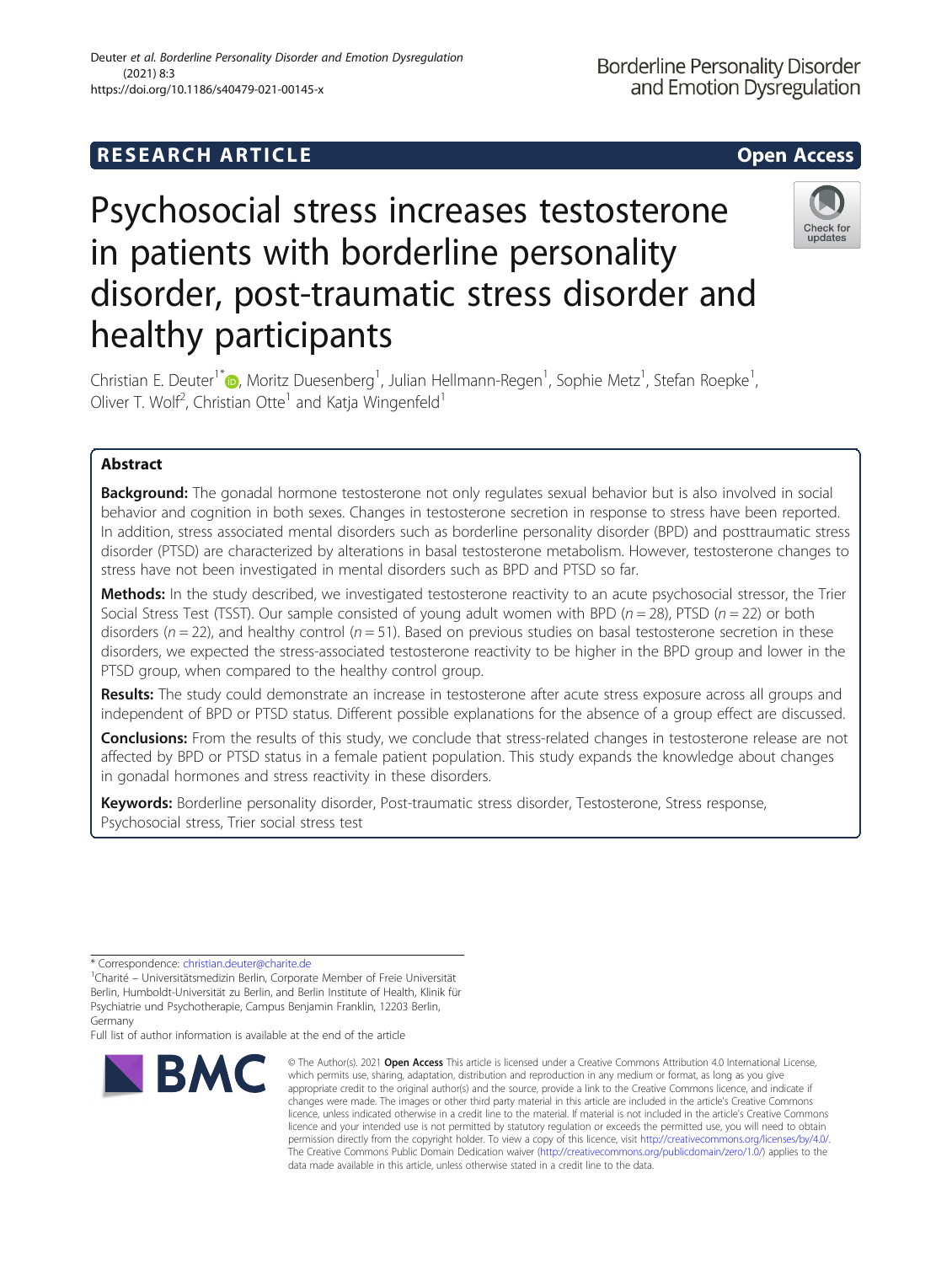#### Introduction

Borderline Personality Disorder (BPD) is, among other symptoms, characterized by externalizing behavior, risk taking, antagonism, aggression and impulsivity [[29,](#page-7-0) [34](#page-8-0)]; behavioral dispositions which have been associated with elevated testosterone levels [[17,](#page-7-0) [28](#page-7-0), [52\]](#page-8-0). In fact, previous studies could demonstrate higher basal testosterone levels in female BPD patients [[18,](#page-7-0) [54,](#page-8-0) [56](#page-8-0)], potentially as a consequence of a disturbed androgen metabolism in this patient group [\[56](#page-8-0)]. Another mental disorder which is frequently comorbid with BPD is PTSD [\[51](#page-8-0), [64\]](#page-8-0). Both disorders are associated with traumatic, highly stressful experiences in developmental periods, a factor that has been identified to have lasting effects gonadal hormone regulation [[22\]](#page-7-0). In contrast to BPD, PTSD seems to be associated with reduced testosterone levels: low basal testosterone levels [\[55](#page-8-0)] as well as a blunted testosterone reactivity to a  $CO<sub>2</sub>$  inhalation challenge [[39\]](#page-8-0) have been shown to promote the development of PTSD, an association with antianxiolytic effects of testosterone as well as suppressive effects on HPA activity has been discussed [[30\]](#page-8-0). Testosterone concentrations in cerebrospinal fluid were significantly lower in patients with PTSD when compared to healthy controls [[48\]](#page-8-0).

In the current study, we investigated the influence of acute stress on testosterone levels in BPD and PTSD patients, compared to healthy controls. The rational for the study is that both disorders are characterized by abnormal patterns in stress responsivity: symptoms of BPD are oftentimes triggered by stressful situations [\[9](#page-7-0)], emotional and behavioral deficits are adversely affected by stress [\[9](#page-7-0), [11](#page-7-0), [42](#page-8-0), [63\]](#page-8-0). While divergent response patterns to acute social stress could be demonstrated for cortisol and the autonomic nervous system in BPD [\[1](#page-7-0), [20,](#page-7-0) [59,](#page-8-0) [65\]](#page-8-0) and PTSD [\[46](#page-8-0), [62](#page-8-0)], the testosterone response to acute stress in this patient group has been neglected so far.

While testosterone is secreted in a typical diurnal rhythm. The secretion is also responsive to situational demands [\[10](#page-7-0)]. Beyond its primary function in the regulation of sexual behavior, testosterone is in particular relevant in the context of dominance and submission, i.e. in controlling behavior related to hierarchy and social status and dominance behavior [\[23](#page-7-0)]. Testosterone levels have been associated with dominance, assertiveness and status seeking; the hormone is released in situations where one's rank or status is threatened or in situations where status can be gained ([\[7](#page-7-0), [8,](#page-7-0) [15](#page-7-0), [27,](#page-7-0) [33](#page-8-0), [36,](#page-8-0) [40](#page-8-0)]; G. A  $[49]$ .; T  $[50, 61]$  $[50, 61]$  $[50, 61]$  $[50, 61]$ .). However, testosterone is not only important in negotiating the social hierarchy: it is fundamental for contest and competition in general, e.g. in sports. Elevated testosterone reactivity is related to greater persistence in pursuing goals, greater selfconfidence and self-efficacy, as well as greater motivation to perform [[24\]](#page-7-0).

Previous studies have investigated the effects of stress on testosterone levels, but the results are equivocal. Testosterone was shown to decrease after prolonged stress exposure [[5,](#page-7-0) [26,](#page-7-0) [43\]](#page-8-0), but also following acute stress such as the presentation of stressful movie scenes [[32](#page-8-0)] or military survival training [[5,](#page-7-0) [47](#page-8-0)], anticipatory stress [[58\]](#page-8-0) or performance feedback [[12\]](#page-7-0). However, other studies could not corroborate the effect of decreasing testosterone levels after stress exposure [[31](#page-8-0), [38\]](#page-8-0). On the other hand and related to its motivation-increasing and antianxiolytic effects, the so-called "challenge hypothesis" states that an surge in testosterone levels can be expected in anticipation of a challenge [\[2](#page-7-0)]. The main sources of real-life stress in the modern world occur in the social sphere. Social-evaluative stressors are characterized by the fact that they challenge the social self [\[41](#page-8-0)]. Reported effects of studies using the TSST, a validated and well-established protocol to induce acute social stress in the laboratory, have also been ambiguous in this regard, with either no change after stress [[57\]](#page-8-0) or increased testosterone levels [[44\]](#page-8-0), potentially mediated by anxiety, social dominance and status [[3,](#page-7-0) [19,](#page-7-0) [37,](#page-8-0) [53\]](#page-8-0). It has been proposed that initial stages of the stress response could be accompanied by an increase in testosterone release, potentially due to increased sensitivity of gonadal cells to luteinizing hormone; this effect should be more pronounced in dominant individuals and chronic stress [\[13](#page-7-0)].

While the research mentioned above allow an estimation of basal testosterone levels in these patient groups, according to our information there are no studies on stress-related testosterone reactivity in these populations. In the present study we investigated testosterone reactivity after acute stress in patients with BPD, PTSD, BPD-PTSD and healthy controls. Stress was induced in the laboratory using the Trier Social Stress Test (TSST), a frequently used and validated stressors in experimental settings. Testosterone in saliva was assessed as a dependent measure. We had different expectations about how both groups of patients react to our manipulation, i.e. what influence stress would have on testosterone reactivity.

In BPD, stress can trigger and increase severity of symptoms [\[9](#page-7-0), [11](#page-7-0), [42,](#page-8-0) [63](#page-8-0)] and basal testosterone levels are chronically elevated  $[18, 54, 56]$  $[18, 54, 56]$  $[18, 54, 56]$  $[18, 54, 56]$  $[18, 54, 56]$  $[18, 54, 56]$ . Taken together, we predicted that in BPD the testosterone level should increase after acute stress. On the other hand, lowered testosterone levels and reactivity to physical stress are associated with PTSD [\[39](#page-8-0), [55\]](#page-8-0). We thus expected a decrease in testosterone levels after stress induction in this group. These opposite effects should cancel each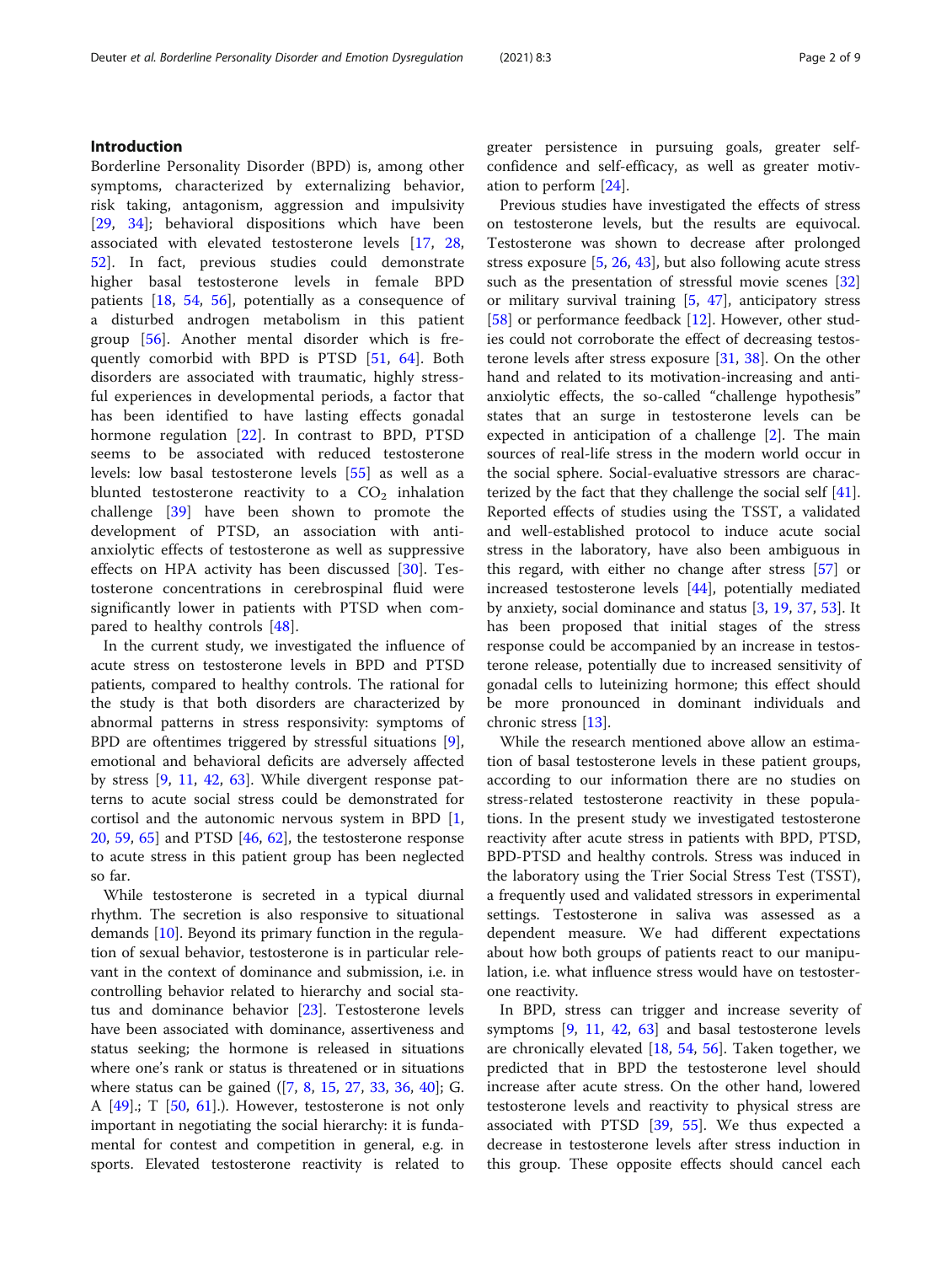other out in the group of borderline patients with PTSD. With regard to effects in the healthy control group (HC) we remained agnostic due to the inconsistency in previous research findings. Formally expressed, we expected the following response pattern of testosterone after stress: BPD > [BPD-PTSD = HC] > PTSD.

#### **Methods**

#### Participants

The study design was approved by the local ethical committee and in accordance with the latest version of the Declaration of Helsinki. All participants provided written informed consent. Healthy participants and outpatients received monetary compensation (100€) for their participation. We recruited outpatients with BPD, PTSD and healthy participants by public announcements and inpatients from the Department of Psychiatry and Psychotherapy, Campus Benjamin Franklin, Charité Universitätsmedizin Berlin. The described experiment was part of a larger study [[21](#page-7-0), [46](#page-8-0)].

Diagnostic criteria for BPD and PTSD were assessed by using the Structured Clinical Interview for DSM-IV axis I and II (SCID)  $[66]$ . Healthy participants were excluded if they met diagnostic criteria for any DSM-IV axis I or axis II disorder, reported a history of psychiatric or psychotherapeutic treatment or reported intake of any medication. Any autoimmune or somatic diseases, diseases related to the central nervous system, metabolic or endocrine disorders, infections at the time of study participation, pregnancy, and a body mass index (BMI) below 17.5 and above  $30 \text{ kg/m}^2$  led to exclusion. In addition, healthy participants had no current or previous diagnosis of mental disorder.

We recruited 125 participants, of which two aborted the experiment and had to be excluded. The final dataset consisted of 123 participants: 28 patients with BPD, 22 patients with PTDS, 22 participants with both BPD and PTSD and 51 healthy controls.

#### Procedure

Testing sessions were held at 4 pm in the afternoon. We used the Trier Social Stress Test (TSST) as a standardized psychosocial stress test [[41\]](#page-8-0) and the Placebo-TSST  $(P-TSST)$  as the control condition [[35](#page-8-0)]. Experimental testing took place with at least 1 week between testing sessions, the order of TSST and P-TSST was randomized between participants. Both sessions were conducted within the same menstrual cycle phase (follicular or luteal).

The TSST reliably induces activation of the HPA axis and consists of three phases: preparation, a speech in front of a trained two-person committee and an arithmetic task (5 min each). The speech is based on a job interview: the participant should imagine that she has applied for a self-chosen position and has now been invited to an interview. She should convince the committee that she is the best candidate for the position. Meanwhile, the committee members take notes on the behavior of the "applicant", a camera and a microphone are supposed to be used for later analysis of speech, facial expressions and gestures. The arithmetic task requires the participant to subtract as quickly and correctly as possible from a four-digit number in steps of 13. The P-TSST is designed to be as similar as possible to the TSST (including orthostatic load) without being stressful to the participant. In an empty room, the participant is asked to talk aloud about a topic of his choice after a preparation phase and to do an easy arithmetic task afterwards (participant is asked to add up the number 15 starting at 0). In an empty room, the participant is asked to talk aloud about a topic of his choice after a preparation phase. As a further part of this study, an experimental memory task was conducted 30 min after TSST onset, with findings being reported elsewhere [[21\]](#page-7-0).

#### Subjective mood and stress ratings

We used the German version of the 'Multidimensional Mood State Questionnaire (MDMQ)' [[60](#page-8-0)] to assess mood immediately before and after the (P) TSST (+ 20 min) and additionally  $+80$  min after (P) TSST onset. This questionnaire reflects subjective mood state, participants had to rate their current mood on 16 items, related to three dimensions: 'good vs. bad', 'calm vs. nervous' and 'awake vs. tired'.

In addition, participants filled out a questionnaires before and after (P) TSST to assess their expectations and experience of the stress manipulation. Specifically, this established 9-item questionnaire [[4\]](#page-7-0) asks the participant how challenging, strenuous, controllable, demanding, stressful, new and threatening the situation was expected/experienced, how much they expect to show/ have shown a good performance and how important it would be/was for them to show a good performance.

#### Sampling and analysis of salivary testosterone

For the determination of salivary testosterone levels, saliva samples were collected using neutral Salivettes® (Blue Cap; Sarstedt, Germany). For sample collection, participants were instructed to move the cotton swab for 1 min around their mouths in a circular pattern to ensure homogenous saliva collection from all salivary glands, without actively chewing on it. Samples were subsequently stored at − 80 °C before further biochemical analyses were performed in the Neurobiology Laboratory of the Dept. of Psychiatry, Charité Universitätsmedizin Berlin.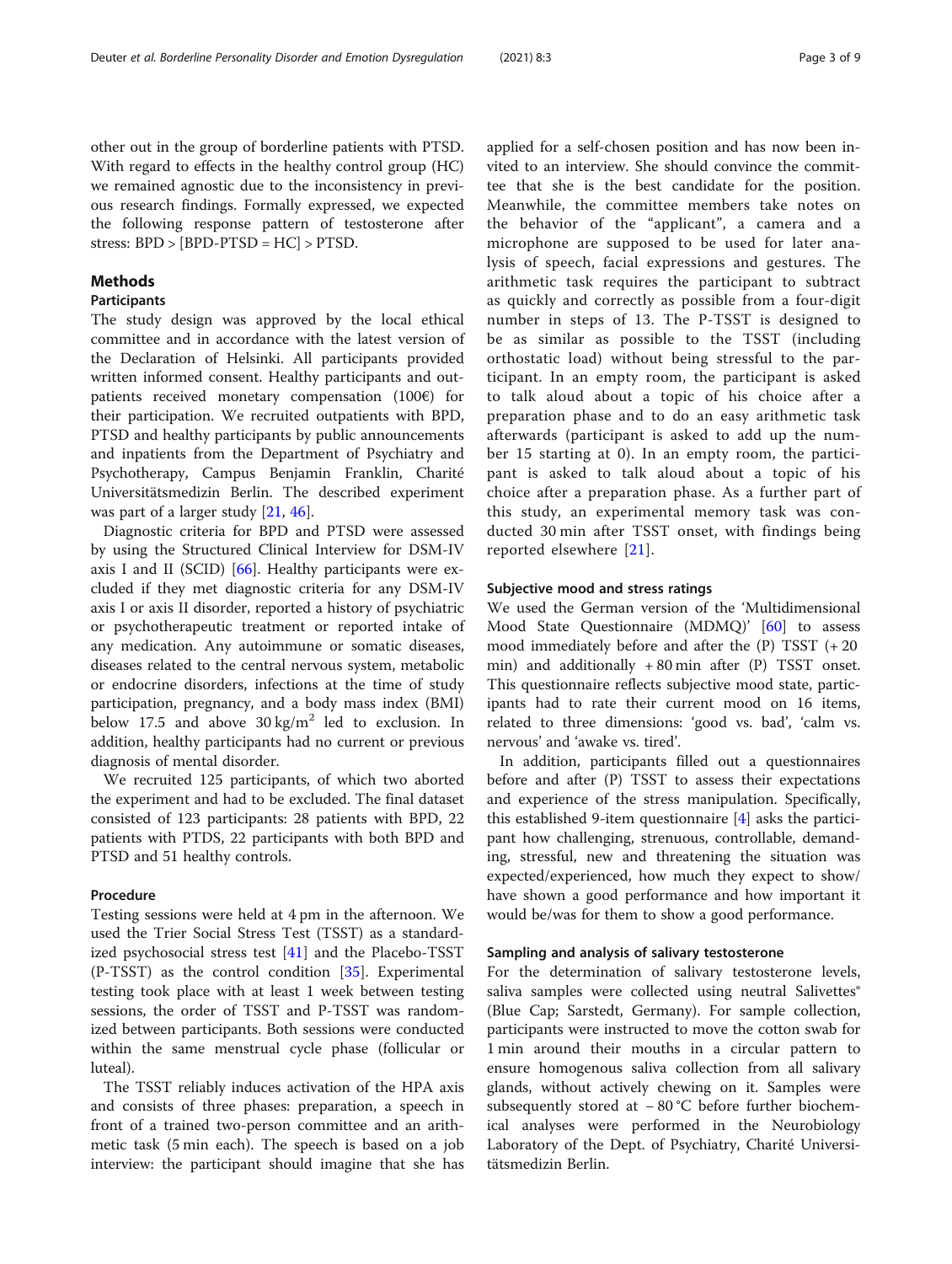We sampled saliva at six time points during each testing session: two baseline measurements − 15 min and directly before  $(P-)T SST$ , as well as  $+ 20$ ,  $+ 30$ ,  $+ 45$ and + 80 min after (P-)TSST onset. Participants were not allowed to drink immediately before collecting salivary samples and were asked not to consume any food, caffeine and sugar containing drinks 1 h before testing.

For the determination of salivary testosterone levels, saliva was recovered from the Salivette® collection system by centrifugation (1000 x g, 2 min.,  $4^{\circ}$ C). Testosterone levels were determined in 50 μl of saliva using a competitive immunoassay (IBL/TECAN, Hamburg, Germany). The assay procedure followed the manufacturer's recommendations. The limit of detection was 2 pg /ml, the precision parameters (coefficient of variation; CV) for medium concentrations at 50 pg/ml were determined to average below 5% CV for intra- and 10% CV for inter-assay variance.

#### Statistical analysis

SPSS version 22.0 was used for all statistical analyses. Initially we assessed basal testosterone levels for deviating patterns and excluded participants with basal testosterone levels (defined as the averaged pre-TSST values of both testing sessions) above 3 SD from the mean of the total sample  $(n = 16)$ . Because testosterone values were non-normally distributed (Kolmogorov—Smirnov  $p < .05$ ), data were log-transformed. Basal testosterone levels vary considerably between individuals and since we were interested in reactivity, we calculated change scores [\[3](#page-7-0)]: for this purpose, the two baseline values were averaged and subtracted from the respective postintervention values. We used mixed-measures analysis of variance (ANOVA) to investigate the effects of acute stress on testosterone levels, with the between-subjects factor 'group' (BPD, PTSD, BPD-PTSD, healthy controls) and the within-subjects factors 'stress' (TSST vs. P-TSST) and 'time'  $(+20, +30, +45, +80)$ . Testosterone in saliva was measured as a dependent measure. To analyze differences between groups, Bonferroni corrected post-hoc tests were used. Demographic and clinical characteristics were analyzed with one-way ANOVA for continuous variables or chi2 test for dichotomous variables across groups.

Subjective mood and stress ratings were analyzed by repeated measures ANOVAs, with the between-subjects factor 'group' and the within-subjects factors 'stress' and 'time'. For testing of statistical significance, p-values smaller than 0.05 were considered to indicate significance. In case of violations of sphericity, reported p-values were Greenhouse-Geisser corrected.

#### Results

#### Sample characteristics

Groups did not differ with regard to educational status, BMI and the intake of oral contraception. Patients in the PTSD group were significantly older, compared to patients in the BPD-PTSD and BPD groups and healthy controls. Also, there were more smokers in the patient groups than in the healthy controls (see Table 1). In the BPD patient group, 19 patients received psychotropic medication, 1 patient took three and 9 took two different drugs. A total of 9 patients received no psychotropic medication. In the BPD-PTSD patient group, 15 patients received psychotropic medication, 2 patients took three and 5 took two different drugs. A total of 7 patients received no psychotropic medication. In the PTSD patient group, 5 patients took two different drugs. A total of 12 patients received no psychotropic medication. In the healthy control group, no participant received psychotropic medication (see Supplementary Table [1](#page-6-0) for details about menstrual cycle phase, comorbid disorders and psychotropic medication).

#### Subjective mood and stress ratings MDMQ

For all three dimensions of the mood questionnaire, significant effects of stress manipulation were found over time (interaction 'stress x time'): good/bad  $(F_{2,198} = 63.30, p < .001, \eta_p^2 = .39),$ calm/nervous  $(F_{2,198} = 51.87, p < .001, \eta_p^2 = .34)$ , and awake/tired  $(F_{2,198} = 5.26, p = .007, \eta_p^2 = .05).$ 

To better understand the exact nature of the interaction effects, Bonferroni-corrected paired samples ttests were carried out for the P-TSST and the TSST condition. In the placebo condition, mood significantly improved (good vs. bad) directly after P-TSST at  $+20$ 

**Table 1** Demographic characteristics (mean, standard deviation)

|                                     |                           |                       |                           | BPD $(n = 28)$ BPD-PTSD $(n = 22)$ PTSD $(n = 22)$ Healthy Controls $(n = 51)$ Statistics |                        | p                                     |
|-------------------------------------|---------------------------|-----------------------|---------------------------|-------------------------------------------------------------------------------------------|------------------------|---------------------------------------|
| Age in years (Mean, SD, Range)      | 27.54 (6.33)<br>$19 - 43$ | 29.82 (8.38)<br>19-47 | 39.59 (7.73)<br>$24 - 51$ | 31.69 (9.19)<br>$19 - 52$                                                                 | $F(3,119) = 9.53$      | $< .001$ PTSD $>$ BPD=<br>BPD-PTSD=HC |
| Smoker $(n/y)$                      | 12/16                     | 9/13                  | 9/13                      | 42/9                                                                                      | $x^2(3) = 20.39$       | < 0.001                               |
| Years of Education (Mean, SD)       | 11.61 (1.87)              | 11.33 (1.74)          | 11.45 (1.79)              | 11.69 (1.39)                                                                              | $F(3,118) = 0.27$ .847 |                                       |
| BMI in kg/m <sup>2</sup> (Mean, SD) | 23.51 (3.71)              | 23.52 (3.09)          | 24.86 (4.62)              | 22.53 (2.76)                                                                              | $F(3,117) = 2.40$ .071 |                                       |
| Oral contraception $(n/y)$          | 21/7                      | 16/6                  | 18/4                      | 29/22                                                                                     | $x^2(3) = 20.39$       | .126                                  |

Abbr.: BPD Borderline Personality Disorder, PTSD Post-traumatic stress disorder, BMI Body Mass Index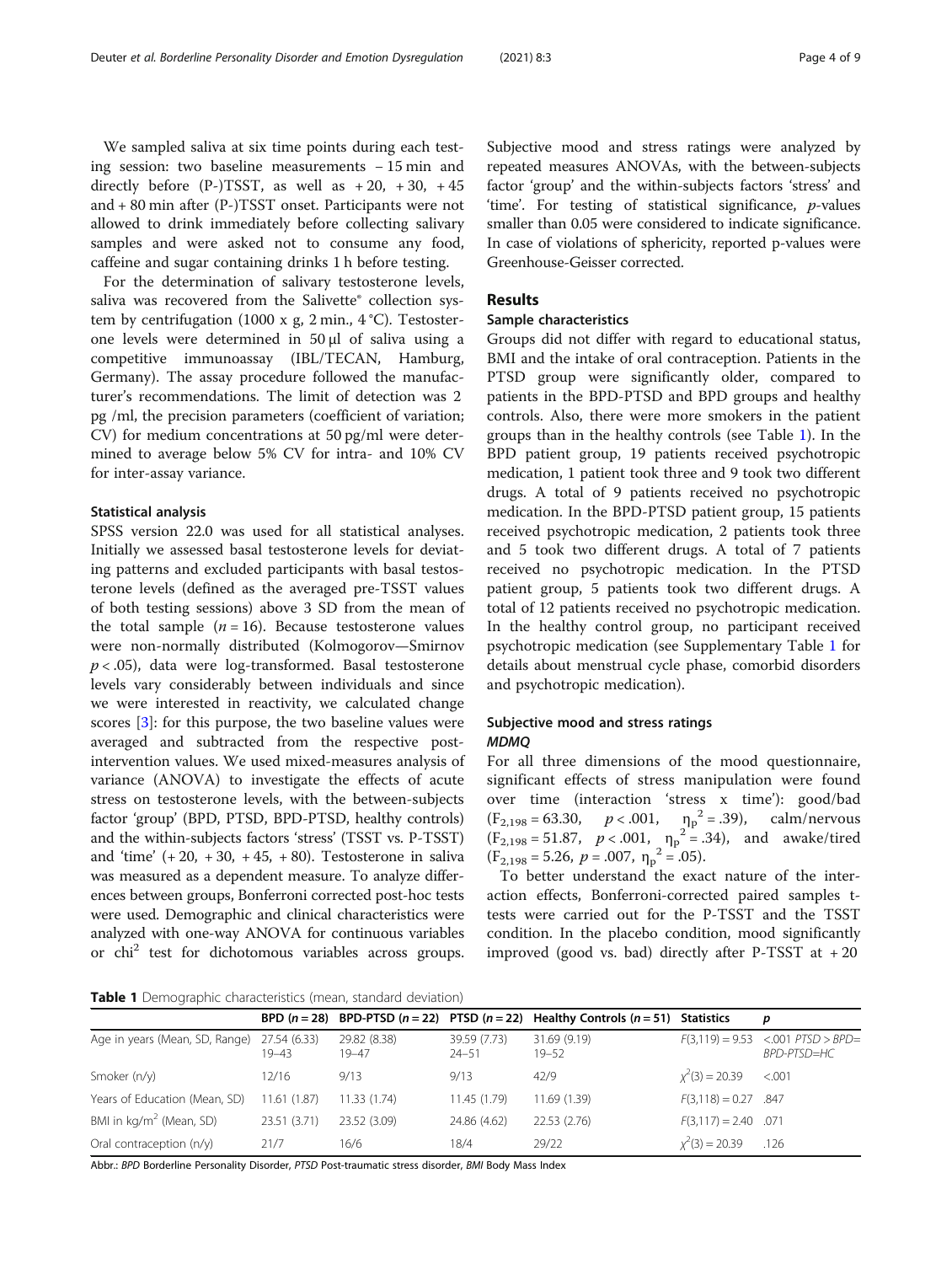min ( $t_{106} = 3.05$ ,  $p = .003$ ) and at +80 min ( $t_{105} = 3.23$ ,  $p = .002$ ) when compared to baseline (0 min). In the TSST condition, mood was significantly worse directly after TSST at compared to baseline  $(t_{106} = 8.36, p < .001)$ . In the placebo condition, participants felt less nervous directly after P-TSST at  $+20$  min  $(t_{106} = 3.27, p = .001)$ and at  $+80$  min ( $t_{105} = 5.08$ ,  $p < .001$ ) when compared to baseline (0 min). In the TSST condition, participants felt more nervous directly after TSST at compared to baseline  $(t_{106} = 8.61, p < .001)$ . In the placebo condition, participants felt less nervous directly after P-TSST at + 20 min  $(t_{106} = 3.27, p = .001)$  and at +80 min  $(t_{105} = 5.08,$  $p < .001$ ) when compared to baseline (0 min). In the TSST condition, participants felt more nervous directly after TSST at compared to baseline  $(t_{106} = 8.61, p < .001)$ . No individual comparison was significant for the 'awake vs. tired' dimension (see Supplement Figure S[1a](#page-6-0)-c).

There were also differences in all three dimensions between the groups (main effect 'group'): good/bad  $(F_{3,99} = 25.11, p < .001, \eta_p^2 = .43)$ , calm/nervous  $(F_{3,99} =$ 17.82,  $p < .001$ ,  $\eta_p^2 = .35$ ), and awake/tired (F<sub>3,99</sub> = 17.59,  $p < .001$ ,  $\eta_p^2 = .35$ ). To better understand the exact nature of these interaction effects, Bonferroni-corrected independent samples t-tests were carried out to compare each group against the others. Across conditions and measurements, the patient groups reported to be in a worse mood (BPD:  $t_{66} = 6.98$ ,  $p < .001$ , BPD-PTSD:  $t_{58} =$ 7.88,  $p < .001$ , PTSD:  $t_{63} = 5.69$ ,  $p < .001$ ), to be more nervous (BPD:  $t_{66} = 6.52$ ,  $p < .001$ , BPD-PTSD:  $t_{58} = 6.58$ ,  $p < .001$ , PTSD:  $t_{63} = 5.76$ ,  $p < .001$ ) and more tired (BPD:  $t_{66} = 6.62$ ,  $p < .001$ , BPD-PTSD:  $t_{58} = 4.23$ ,  $p < .001$ , PTSD:  $t_{63} = 5.59$ ,  $p < .001$ ) than the healthy controls. However, patient groups did not differ significantly among each other (see Supplement Figure S[2\)](#page-6-0).

For the dimension 'good vs. bad' a three-way interaction between 'stress x time x group' was significant  $(F_{6,198} = 2.32, p = .034, \eta_p^2 = .07)$ : although all groups reported worse mood immediately after the TSST, this was more pronounced in BPD and BPD-PTSD than in the other groups. To better understand the exact nature of this interaction, Bonferroni-corrected paired samples t-tests were carried out for the P-TSST and the TSST condition, separate for each group. The patients in the BPD  $(t_{23} = 7.96, p < .001)$  and BPD-PTSD  $(t_{15} = 6.58,$  $p < .001$ ) group as well as the healthy controls ( $t_{45} = 5.62$ ,  $p < .001$ ) reported significantly worse mood in the stress condition immediately after the TSST (+ 20 min) when compared to baseline (see Supplement Figure [S3](#page-6-0)).

#### Subjective stress questionnaire

In the subjective stress questionnaire, we found significant interactions 'stress x time' for the following items: participants experienced the TSST as more challenging  $(F_{1,103} = 77.96, p < .001, \eta_p^2 = .43)$ , strenuous  $(F_{1,103} =$ 

129.48,  $p < .001$ ,  $\eta_p^2 = .58$ ), demanding  $(F_{1,103} = 119.11)$  $p < .001$ ,  $\eta_p^2 = .54$ ), stressful (F<sub>1,103</sub> = 139.01,  $p < .001$ ,  $\eta_p^2$  = .57) and threatening (F<sub>1,103</sub> = 124.68, *p* < .001,  $\eta_p^2$  = .55), less controllable ( $F_{1,103} = 112.68$ ,  $p < .001$ ,  $\eta_p^2 = .52$ ) and had less confidence in their performance ( $F_{1,103}$  = 102.30,  $p < .001$ ,  $\eta_p^2 = .50$ ) when compared to the nonstressful P-TSST.

We also found an interaction 'stress x time x group' for the question "I expect the situation to be threatening" and "I experienced the situation as threatening"  $(F_{3,103} = 6.44, p < .001, \eta_p^2 = .16)$ : while all groups experienced the TSST as more threatening than expected when compared to the P-TSST, this effect was more pronounced for the patient groups (BPD, BPD-PTSD and PTSD). To better understand the exact nature of this interaction, Bonferroni-corrected independent samples t-tests were carried out between groups, separate for the P-TSST and the TSST condition. The patient groups prior to P-TSST indicated a higher expectation that the situation would become threatening than the control group (BPD:  $t_{68} = 5.06$ ,  $p < .001$ , BPD-PTSD:  $t_{60} = 4.59$ ,  $p < .001$ , PTSD:  $t_{65} = 2.88$ ,  $p = .005$ ), but did not differ among each other. After the TSST, the patient groups agreed more strongly with the statement that the situation was threatening than the control group (BPD:  $t_{68} = 3.36$ ,  $p = .001$ , BPD-PTSD:  $t_{60} = 3.59$ ,  $p = .001$ , PTSD:  $t_{65} = 3.71$ ,  $p < .001$ ), but again did not differ among each other (see Supplement Figure S[4\)](#page-6-0).

#### Testosterone response to stress

We found a significant main effect of 'time'  $(F_{3,273} = 4.69,$  $p = .005$ ,  $\eta_p^2 = .05$ ), indicating changes in testosterone levels across measurements, and a significant interaction between 'stress x time'  $(F_{3,261} = 3.46, p = .02, \eta_p^2 = .04)$ which suggests that this change was affected by the stress manipulation (see Fig. [1,](#page-5-0) see Supplement Table [S2](#page-6-0) for raw values and Supplement Figure [S5](#page-6-0) for group specific results). The main effect of 'stress'  $(F<sub>1,261</sub> = 0.38, p = .54,$  $\eta_p^2$  = .004) was not significant.

To better understand the exact nature of the interaction effect, we calculated separate repeated measures ANOVAs for TSST and P-TSST. The effect of 'time' was statistically significant for the TSST condition ( $F_{3,297}$  = 7.81,  $p < .001$ ,  $\eta_p^2 = .073$ ), which was not the case in the placebo condition (P-TSST: F<sub>3,294</sub> = 2.82,  $p = .044$ ,  $\eta_p^2$  = .028) after adjusting for multiple testing. Subsequently, we calculated paired-sample  $t$ -tests, testing the change from the baseline for each individual measurement point. After Bonferroni correction there was a significant difference only for the change from baseline at the first measurement time after + 20 min in the TSST condition  $(t_{100} = 2.64, p = .010)$ : testosterone levels increased from baseline after the TSST.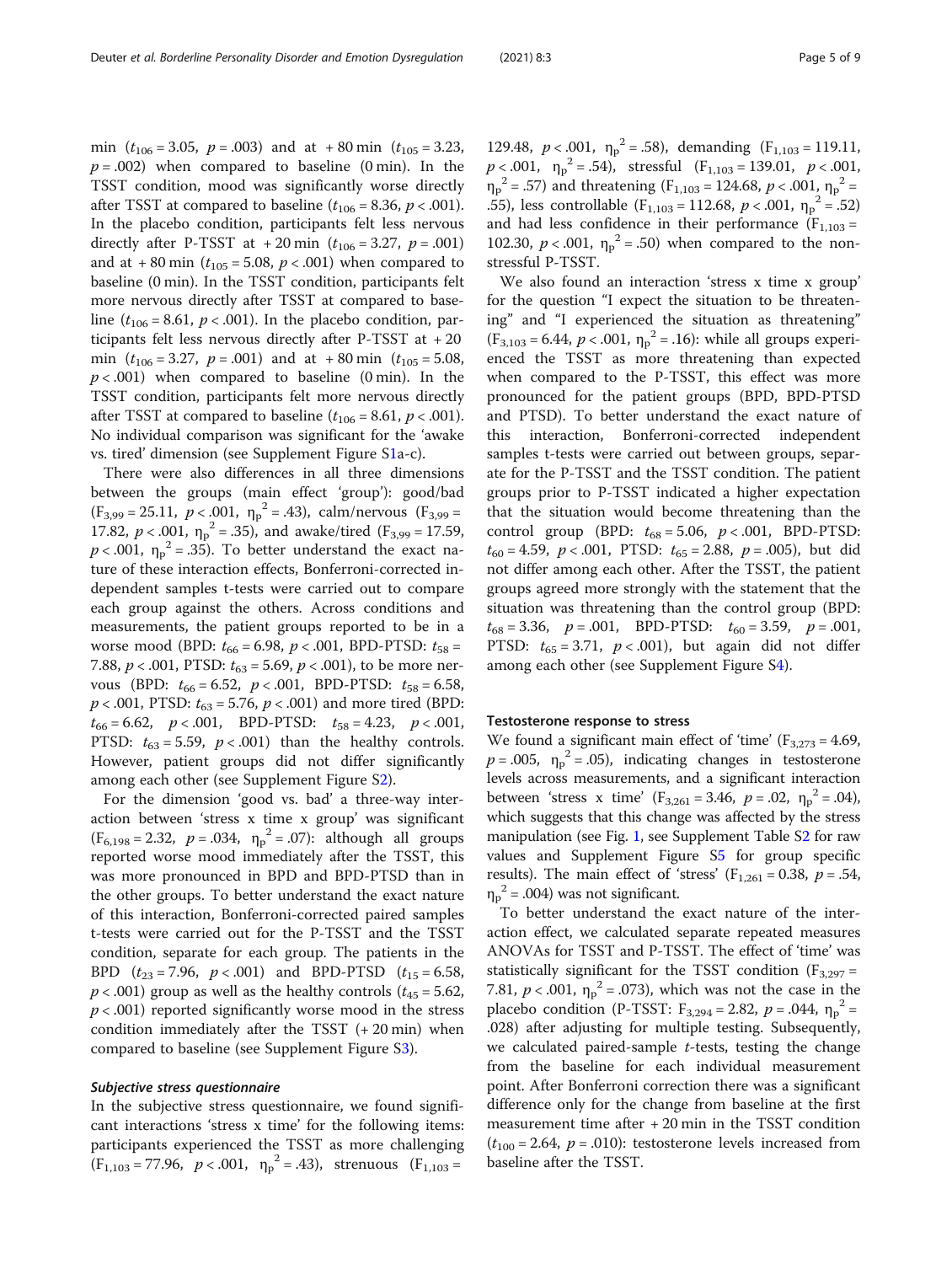None of the effects involving the factor 'group' turned out to be significant: neither BPD nor PTSD had a moderating effect on testosterone reactivity after stress ('group':  $F_{1,91} = 1.06$ ,  $p = .37$ ,  $\eta_p^2 = .034$ , 'group x stress':  $F_{3,91} = 1.34$ ,  $p = .27$ ,  $\eta_p^2 = .042$ , 'group x time':  $F_{9,273} =$ 0.53,  $p = .83$ ,  $\eta_p^2 = .017$ , 'group x stress x time':  $F_{9,273} =$ 0.94,  $p = .49$ ,  $\eta_p^2 = .03$ ).

#### Correlations between testosterone response and subjective measures

In an exploratory analysis, we investigated the correlations between the peak testosterone responses in the TSST condition (change score at  $+20$  min) and the three dimensions of the MDMQ as well as the nine items of the subjective stress questionnaire. None of those correlations was significant, with all  $p > .05$ .

#### **Discussion**

The aim of this study was to investigate the influence of different psychiatric disorders, specifically BPD and PTSD, on testosterone reactivity after stress. We assumed that the testosterone response would be different in both disorders and would differ from a healthy population. We could not confirm our primary hypothesis: while testosterone increased across groups after stress, we found no between-group differences in testosterone reactivity to stress.

In the stress condition (TSST), participants exhibited increased testosterone reactivity compared to the nonstress control condition (P-TSST). We were thus able to replicate previous studies [[3](#page-7-0), [19,](#page-7-0) [44](#page-8-0), [53\]](#page-8-0). The increase in

testosterone levels after TSST corresponds to elevated testosterone levels during competition and could be an indication that the participants regarded the psychosocial stress situation as a personal challenge. The TSST with an authoritarian committee and a threat to the participants' social self corresponds to a situation in which dominance and submission are negotiated, and that tend to increase testosterone secretion. Besides that, the anabolic functions of testosterone could exert a protective and regenerative role against potential negative consequences of stress [[44](#page-8-0)]. Nevertheless, this effect is in contrast to other previous studies that found no effect  $[31, 57]$  $[31, 57]$  $[31, 57]$  $[31, 57]$  $[31, 57]$  or a reduction in testosterone after stress [\[32,](#page-8-0) [38\]](#page-8-0). We can only speculate about the causes of the deviating findings. A major difference is the composition of our sample. In comparison to the latter studies, our sample was comparatively large, consisted mainly of patients with mental disorders and exclusively of female participants. Compared to the healthy control group, patient groups in our sample experienced worse mood after the TSST and felt more threatened by the situation. Even if no statistically significant group differences in testosterone reactivity were found, our clinical sample may have been more susceptible to the stress manipulation than the average healthy population. Furthermore, it has been argued that the testosterone production in men and women follows different metabolic pathways and is primarily of adrenal origin in women – which could make testosterone secretion in women more responsive to stress [[27](#page-7-0), [53\]](#page-8-0).

The main aim of the study was to investigate disorderspecific patterns in the stress response of testosterone.

<span id="page-5-0"></span>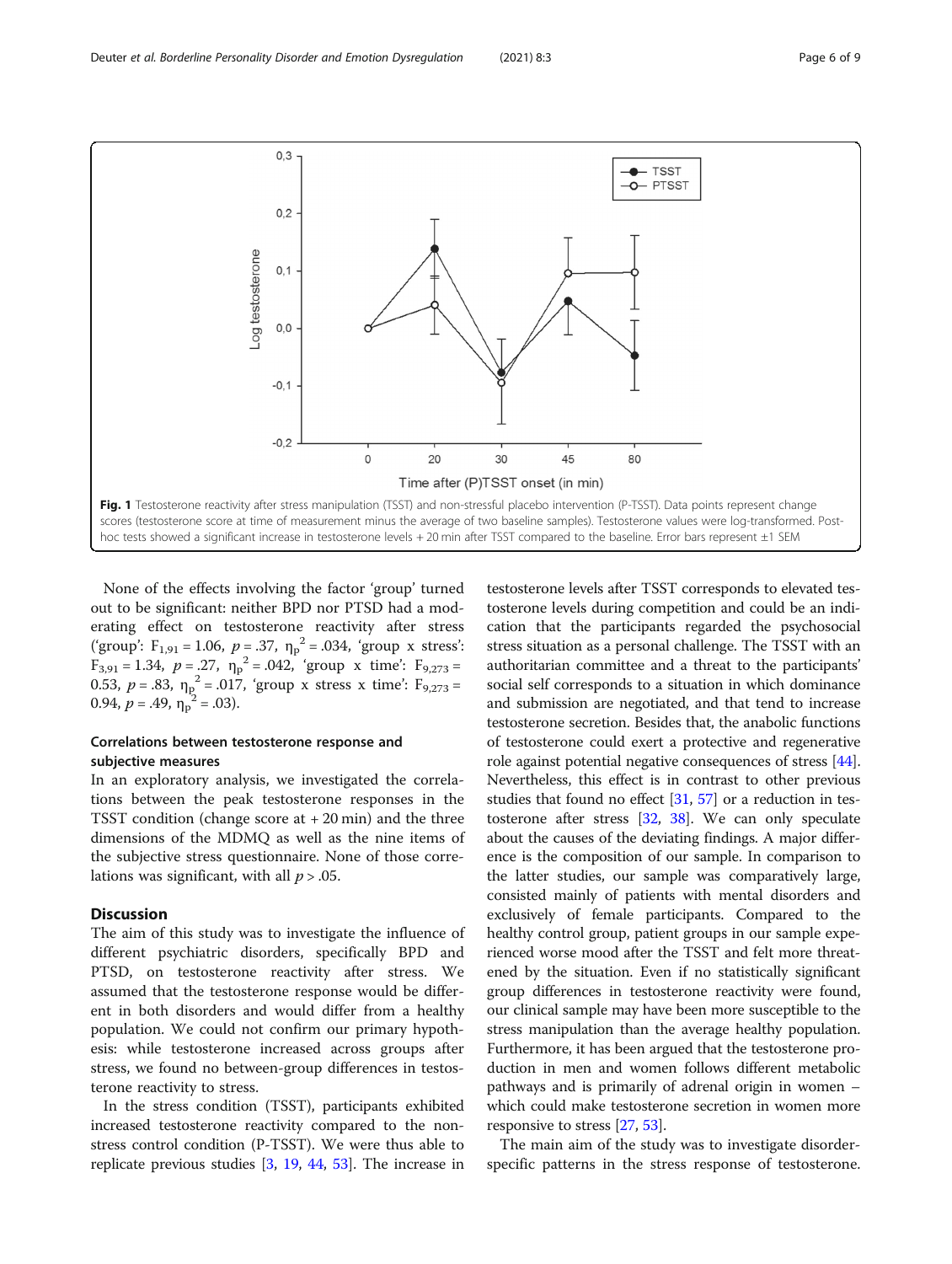<span id="page-6-0"></span>For BPD as well as for PTSD this relationship was not investigated so far. Also for other psychiatric disorders there is hardly any data available, the only study known to us was conducted in male adolescents with anxiety disorder and found an increase of testosterone after stress in patients but not in the control group [[25\]](#page-7-0). Since such disorder-specific response patterns have been shown for other biological stress systems in BPD and PTSD, this assumption also seemed justified for testosterone. Assuming that anger, aggressiveness, and antagonizing behavior characterize BPD and that stress has a contribution to BPD symptoms, we hypothesized to find an increased release of testosterone after stress in this group. This increased secretion would have provided an explanatory model to mechanistically explain this aspect of BPD. Furthermore and based on the existing literature, we expected to find the opposite pattern for BPD. However, in our study there were no differences between groups in this respect. What could be potential causes? As stated in the introduction, studies on the influence of stress on testosterone reactivity in healthy participants have shown heterogeneous results. While more recent studies using the TSST found either no effects or an increase in testosterone, those effects were comparatively small. No such studies have previously been conducted in patients with BPD and PTSD. Our sample was rather large  $(n > 100)$ and given an error probability of  $1-\beta = 0.9$ , statistical power was sufficient to detect small to medium sized effects of  $\eta$ 2 = 0.2 or higher. Statistical power might not have been sufficient to detect smaller between-group effects. Initially we speculated that the two disorders are characterized by opposing response patterns. Thus, these potentially existing effects may have mutually neutralized each other in total in our study, without becoming statistically significant as a between group effect. However, the statistical parameters for effects involving the factor 'group' were very small and no descriptive differences were apparent. We therefore have reason to believe that these effects do exist in the population we were investigating. Another possible explanation is the composition of our sample: we conducted the study only on women. Although the vast majority of PTSD patients are women [\[14\]](#page-7-0), the associations between PTSD and testosterone described in the existing literature have, to the best of our knowledge, only been investigated in men and in a military context. For BPD, there is also evidence of altered testosterone metabolism in female patients [\[18,](#page-7-0) [54](#page-8-0)]. However, gender differences exist for BPD in different domains such as impulsivity or aggressiveness, which could be at least partly related to underlying neurobiological and endocrinal differences [[6,](#page-7-0) [45,](#page-8-0) [54\]](#page-8-0). Furthermore, very recent findings suggest that the relationship between testosterone on the one hand and anger/aggression on the other differs between men and women  $[16]$  $[16]$  $[16]$ : the experience of stressful life

events (assessed by the 'Stressful Life Events Screening Questionnaire', SLESQ) and higher levels of testosterone in relation to cortisol reactivity were positively associated with anger and antisocial behavior in (healthy) male participants, but not in female participants. Taken together, there are indications that the association between psychiatric disorders on the one hand and stress/testosterone on the other could be different in men and women.

#### Conclusions

This study is, to our knowledge, the first to investigate this subject in BPD and PTSD patients. It thus represents an important extension to studies that have investigated the effect of stress on other physiological parameters such as sympathetic nervous system activity and cortisol reactivity. We could demonstrate a stress responsivity of testosterone secretion, with increased levels after acute stress exposure. Yet, we could not confirm our main hypothesis of group-level differences with regard to stress induced testosterone release. The study aimed to provide a biological explanatory model for certain symptoms of BPD, from which therapeutic options could have potentially emerged. Future studies could examine subgroups of BPD and stratify by behavioral response patterns to stress, i.e. patients more prone to anger and aggressiveness vs. more "passive" coping strategies such as dissociation. Furthermore, we have only investigated the relationships within a female only sample. This is representative insofar as both disorders are mostly found in women. However, there are indications that the relationships examined are different in men. Future studies should also take these gender differences into account.

#### Supplementary Information

The online version contains supplementary material available at [https://doi.](https://doi.org/10.1186/s40479-021-00145-x) [org/10.1186/s40479-021-00145-x](https://doi.org/10.1186/s40479-021-00145-x).

Additional file 1: Figure S1a. MDMQ subjective mood ratings: good vs. bad (mean +/- 1SE). Figure S1b. MDMQ subjective mood ratings: calm vs. nervous (mean +/- 1SE). Figure S1c. MDMQ subjective mood ratings: awake vs. tired (mean +/- 1SE). Figure S2. MDMQ mood ratings by group, across time and condition (mean +/- 1SE). Figure S3. MDMQ mood ratings by group, time and condition (mean +/- 1SE). Figure S4. Subjective stress questionnaire ratings by group, time and condition (mean +/− 1SE). Figure S5. Testosterone reactivity after stress manipulation (TSST) and non-stressful placebo intervention (PTSST), separate lines for each group. Data points represent change scores (testosterone scor e at time of measurement minus the average of two baseline samples). Testosterone values were log-transformed. (mean +/- 1SE). Table S1. Description of the sample with respect to menstrual cycle phase (only for participants without hormonal contraception), Comorbidcurrent DSM-IV axis diagnoses and psychotropic medication, in number of participants, Abbr: BPD = borderline personality disorder, PTSD = posttraumatic stress disorder, SSRI = selective serotonin reuptake inhibitor,  $SNRI =$  serotonin and noradrenaline reuptake inhibitor,  $NDRI =$  dopamine and noradrenergic reuptake inhibitor. Table S2. Raw testosterone values in pg/ml, means and standard deviation.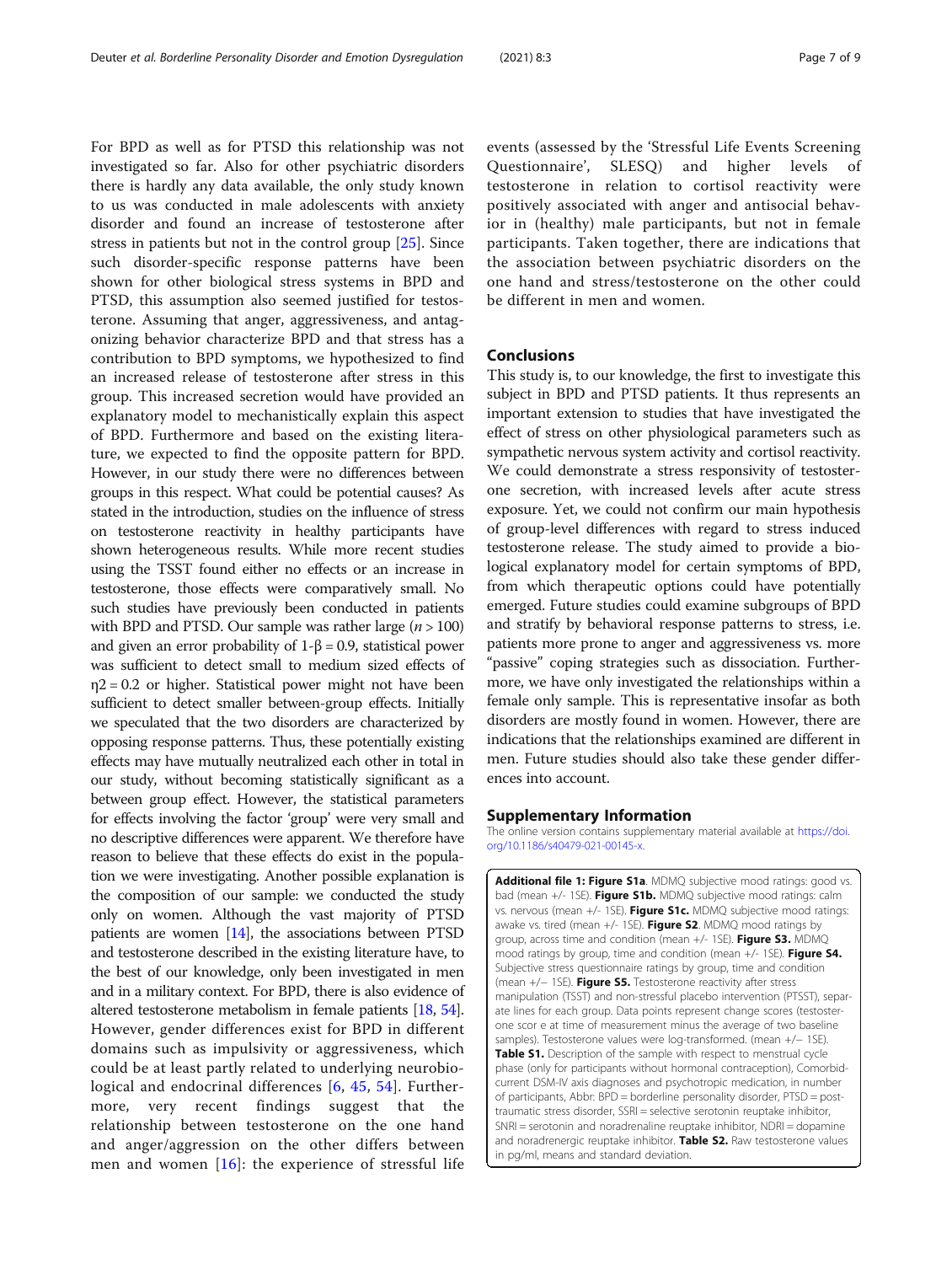#### <span id="page-7-0"></span>Acknowledgements

We thank our student research assistants for the help in conducting this study.

#### Authors' contributions

All authors have contributed substantially to the manuscript. KW, CO, OTW and SR: planning and design of the study, MD and SM: implementation of the study, JHR: analysis of testosterone data, KW and CED: literature search and data analysis, CED: drafting the manuscript, CED, MD, JHR, SM, SR, OTW, CO and KW: approval of the manuscript.

#### Funding

The study was supported by a grant of Deutsche Forschungsgemeinschaft (WI 3396/2–3) awarded to Katja Wingenfeld, Christian Otte and Oliver T. Wolf. Open Access funding enabled and organized by Projekt DEAL.

#### Availability of data and materials

The datasets analysed during the current study are available from the corresponding author on reasonable request.

#### Ethics approval and consent to participate

The study was approved by the Charité Universitätsmedizin Berlin Ethics Committee.

#### Consent for publication

Not applicable.

#### Competing interests

The authors declare no conflicts of interest.

#### Author details

<sup>1</sup>Charité – Universitätsmedizin Berlin, Corporate Member of Freie Universität Berlin, Humboldt-Universität zu Berlin, and Berlin Institute of Health, Klinik für Psychiatrie und Psychotherapie, Campus Benjamin Franklin, 12203 Berlin, Germany. <sup>2</sup>Department of Cognitive Psychology, Institute of Cognitive Neuroscience, Faculty of Psychology, Ruhr University Bochum, Bochum, Germany.

#### Received: 27 August 2020 Accepted: 10 January 2021 Published online: 01 February 2021

#### References

- 1. Aleknaviciute J, Tulen JH, Kamperman AM, de Rijke YB, Kooiman CG, Kushner SA. Borderline and cluster C personality disorders manifest distinct physiological responses to psychosocial stress. Psychoneuroendocrinology. 2016;72:131–8. [https://doi.org/10.1016/j.psyneuen.2016.06.010.](https://doi.org/10.1016/j.psyneuen.2016.06.010)
- 2. Archer J. Testosterone and human aggression: an evaluation of the challenge hypothesis. Neurosci Biobehav Rev. 2006;30(3):319–45. [https://doi.](https://doi.org/10.1016/j.neubiorev.2004.12.007) [org/10.1016/j.neubiorev.2004.12.007.](https://doi.org/10.1016/j.neubiorev.2004.12.007)
- 3. Bedgood D, Boggiano MM, Turan B. Testosterone and social evaluative stress: the moderating role of basal cortisol. Psychoneuroendocrinology. 2014;47:107–15. <https://doi.org/10.1016/j.psyneuen.2014.05.007>.
- Bellingrath S, Kudielka BM. Effort-reward-imbalance and overcommitment are associated with hypothalamus-pituitary-adrenal (HPA) axis responses to acute psychosocial stress in healthy working schoolteachers. Psychoneuroendocrinology. 2008;33(10):1335–43. [https://doi.org/10.1016/j.](https://doi.org/10.1016/j.psyneuen.2008.07.008) [psyneuen.2008.07.008.](https://doi.org/10.1016/j.psyneuen.2008.07.008)
- Bernton E, Hoover D, Galloway R, Popp K. Adaptation to chronic stress in military trainees. Adrenal androgens, testosterone, glucocorticoids, IGF-1, and immune function. Ann N Y Acad Sci. 1995;774:217–31.
- Bertsch K, Roelofs K, Roch PJ, Ma B, Hensel S, Herpertz SC, et al. Neural correlates of emotional action control in anger-prone women with borderline personality disorder. J Psychiatry Neurosci. 2018;43(3):161–70. [https://doi.org/10.1503/jpn.170102.](https://doi.org/10.1503/jpn.170102)
- 7. Booth A, Granger DA, Mazur A, Kivlighan K. Testosterone and social behavior. Social Forces. 2006;85(1):167–91. [https://doi.org/10.1353/sof.](https://doi.org/10.1353/sof.2006.0116) [2006.0116.](https://doi.org/10.1353/sof.2006.0116)
- Bos PA, van Honk J, Ramsey NF, Stein DJ, Hermans EJ. Testosterone administration in women increases amygdala responses to fearful and happy faces. Psychoneuroendocrinology. 2013;38(6):808–17. [https://doi.org/](https://doi.org/10.1016/j.psyneuen.2012.09.005) [10.1016/j.psyneuen.2012.09.005](https://doi.org/10.1016/j.psyneuen.2012.09.005).
- 9. Bourvis N, Aouidad A, Cabelguen C, Cohen D, Xavier J. How do stress exposure and stress regulation relate to borderline personality disorder? Front Psychol. 2017;8:2054. [https://doi.org/10.3389/fpsyg.2017.02054.](https://doi.org/10.3389/fpsyg.2017.02054)
- 10. Brambilla DJ, Matsumoto AM, Araujo AB, McKinlay JB. The effect of diurnal variation on clinical measurement of serum testosterone and other sex hormone levels in men. J Clin Endocrinol Metab. 2009;94(3):907–13. [https://](https://doi.org/10.1210/jc.2008-1902) [doi.org/10.1210/jc.2008-1902](https://doi.org/10.1210/jc.2008-1902).
- 11. Cackowski S, Krause-Utz A, Van Eijk J, Klohr K, Daffner S, Sobanski E, et al. Anger and aggression in borderline personality disorder and attention deficit hyperactivity disorder - does stress matter? Borderline Personal Disord Emot Dysregul. 2017;4:6. [https://doi.org/10.1186/s40479-](https://doi.org/10.1186/s40479-017-0057-5) [017-0057-5](https://doi.org/10.1186/s40479-017-0057-5).
- 12. Campbell J, Fiacco S, Ditzen B, Meuwly N, Ehlert U. Endocrine correlates of social comparison in couple relationships. Adapt Hum Behav Physiol. 2019; 5(2):187–210. [https://doi.org/10.1007/s40750-019-00112-5.](https://doi.org/10.1007/s40750-019-00112-5)
- 13. Chichinadze K, Chichinadze N. Stress-induced increase of testosterone: contributions of social status and sympathetic reactivity. Physiol Behav. 2008;94(4):595–603.
- 14. Christiansen DM, Berke ET. Gender- and sex-based contributors to sex differences in PTSD. Curr Psychiatry Rep. 2020;22(4):19. [https://doi.org/10.](https://doi.org/10.1007/s11920-020-1140-y) [1007/s11920-020-1140-y.](https://doi.org/10.1007/s11920-020-1140-y)
- 15. Cook CJ, Crewther BT, Smith AA. Comparison of baseline free testosterone and cortisol concentrations between elite and non-elite female athletes. Am J Hum Biol. 2012;24(6):856–8. <https://doi.org/10.1002/ajhb.22302>.
- 16. Cooke EM, Connolly EJ, Boisvert DL, Armstrong TA, Lewis RH, Kavish N, et al. Examining how testosterone and cortisol influence the relationship between strain, negative emotions, and antisocial behavior: a gendered analysis. Crime Delinq. 2020. <https://doi.org/10.1177/0011128720903047>.
- 17. Dabbs JM Jr, Hargrove MF. Age, testosterone, and behavior among female prison inmates. Psychosom Med. 1997;59(5):477–80. [https://doi.org/10.1097/](https://doi.org/10.1097/00006842-199709000-00003) [00006842-199709000-00003.](https://doi.org/10.1097/00006842-199709000-00003)
- 18. Dettenborn L, Kirschbaum C, Gao W, Spitzer C, Roepke S, Otte C, et al. Increased hair testosterone but unaltered hair cortisol in female patients with borderline personality disorder. Psychoneuroendocrinology. 2016;71: 176–9. <https://doi.org/10.1016/j.psyneuen.2016.05.026>.
- 19. Deuter CE, Schachinger H, Best D, Neumann R. Effects of two dominance manipulations on the stress response: cognitive and embodied influences. Biol Psychol. 2016;119:184–9. <https://doi.org/10.1016/j.biopsycho.2016.06.004>.
- 20. Drews E, Fertuck EA, Koenig J, Kaess M, Arntz A. Hypothalamic-pituitaryadrenal axis functioning in borderline personality disorder: a meta-analysis. Neurosci Biobehav Rev. 2019;96:316–34. [https://doi.org/10.1016/j.neubiorev.](https://doi.org/10.1016/j.neubiorev.2018.11.008) [2018.11.008.](https://doi.org/10.1016/j.neubiorev.2018.11.008)
- 21. Duesenberg M, Wolf OT, Metz S, Roepke S, Fleischer J, Elias V, et al. Psychophysiological stress response and memory in borderline personality disorder. Eur J Psychotraumatol. 2019;10(1):1568134. [https://doi.org/10.1080/](https://doi.org/10.1080/20008198.2019.1568134) [20008198.2019.1568134.](https://doi.org/10.1080/20008198.2019.1568134)
- 22. Eck SR, Bangasser DA. The effects of early life stress on motivated behaviors: a role for gonadal hormones. Neurosci Biobehav Rev. 2020;119:86–100. [https://doi.org/10.1016/j.neubiorev.2020.09.014.](https://doi.org/10.1016/j.neubiorev.2020.09.014)
- 23. Eisenegger C, Haushofer J, Fehr E. The role of testosterone in social interaction. Trends Cogn Sci. 2011;15(6):263–71.
- 24. Eisenegger C, Naef M, Snozzi R, Heinrichs M, Fehr E. Prejudice and truth about the effect of testosterone on human bargaining behaviour. Nature. 2010;463(7279):356–9. <https://doi.org/10.1038/nature08711>.
- 25. Gerra G, Zaimovic A, Zambelli U, Timpano M, Reali N, Bernasconi S, et al. Neuroendocrine responses to psychological stress in adolescents with anxiety disorder. Neuropsychobiology. 2000;42(2):82–92. [https://doi.org/10.](https://doi.org/10.1159/000026677) [1159/000026677.](https://doi.org/10.1159/000026677)
- 26. Gomez-Merino D, Drogou C, Chennaoui M, Tiollier E, Mathieu J, Guezennec CY. Effects of combined stress during intense training on cellular immunity, hormones and respiratory infections. Neuroimmunomodulation. 2005;12(3): 164–72. [https://doi.org/10.1159/000084849.](https://doi.org/10.1159/000084849)
- 27. Grant VJ, France JT. Dominance and testosterone in women. Biol Psychol. 2001;58(1):41–7. [https://doi.org/10.1016/s0301-0511\(01\)00100-4](https://doi.org/10.1016/s0301-0511(01)00100-4).
- 28. Grotzinger AD, Mann FD, Patterson MW, Tackett JL, Tucker-Drob EM, Harden KP. Hair and salivary testosterone, hair cortisol, and externalizing behaviors in adolescents. Psychol Sci. 2018;29(5):688–99. [https://doi.org/10.1177/](https://doi.org/10.1177/0956797617742981) [0956797617742981](https://doi.org/10.1177/0956797617742981).
- 29. Gunderson JG, Herpertz SC, Skodol AE, Torgersen S, Zanarini MC. Borderline personality disorder. Nat Rev Dis Primers. 2018;4(1):1–20. [https://doi.org/10.](https://doi.org/10.1038/nrdp.2018.29) [1038/nrdp.2018.29](https://doi.org/10.1038/nrdp.2018.29).